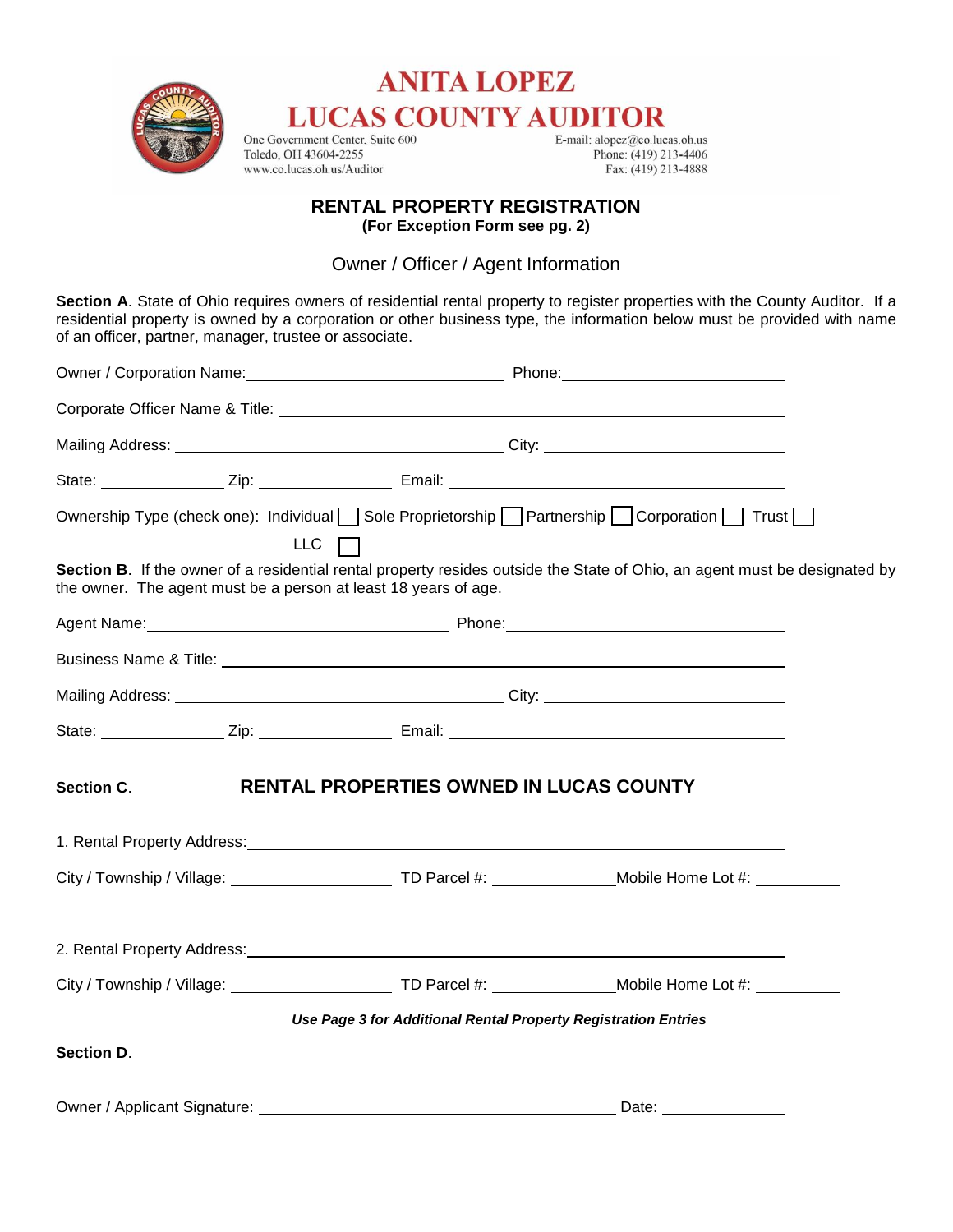



One Government Center, Suite 600 Toledo, OH 43604-2255 www.co.lucas.oh.us/Auditor

E-mail: alopez@co.lucas.oh.us Phone: (419) 213-4406 Fax: (419) 213-4888

#### **EXCEPTION FORM FOR RESIDENTIAL RENTAL PROPERTY REGISTRATION**

| TD Parcel <u>New York Communication</u>                 |                                                                                                                                                                                                                                                                              |  |
|---------------------------------------------------------|------------------------------------------------------------------------------------------------------------------------------------------------------------------------------------------------------------------------------------------------------------------------------|--|
|                                                         |                                                                                                                                                                                                                                                                              |  |
| □Secondary Residence                                    | Please explain below the reason(s) the property in question does not qualify for either the Rental<br>Registration program or the Owner Occupied tax reduction.<br>IF PROPERTY IS RENTED, THE NON EXHAUSTIVE LIST BELOW<br>DOES NOT APPLY. COMPLETE THE RENTAL REGISTRATION. |  |
| $\Box$ Family member lives in home (no rent is charged) |                                                                                                                                                                                                                                                                              |  |
| $\Box$ Property is currently listed for sale            |                                                                                                                                                                                                                                                                              |  |
| $\square$ Property is vacant                            |                                                                                                                                                                                                                                                                              |  |
|                                                         |                                                                                                                                                                                                                                                                              |  |

**I DECLARE UNDER PENALTY OF PERJURY THAT THIS STATEMENT TO THE BEST OF MY KNOWLEDGE AND BELIEF IS A TRUE AND COMPLETE STATEMENT.** 

Signature: \_\_\_\_\_\_\_\_\_\_\_\_\_\_\_\_\_\_\_\_\_\_\_\_\_\_\_\_\_\_\_\_\_\_\_\_ Date: \_\_\_\_\_\_\_\_\_\_\_\_\_ Phone: \_\_\_\_\_\_\_\_\_\_\_\_\_\_\_\_\_\_\_\_\_

#### **INSTRUCTIONS TO COMPLETE RENTAL REGISTRATION**

The State of Ohio requires residential property owners to register rental properties with the County Auditor. Residential rental properties include real property and one or more dwelling units leased for placing mobile / manufactured homes / RVs for residential purposes. Rental registration does not apply to hotels or college dormitories.

**Section A**. If you are a sole proprietor, please include your full name. If partnership, corporation or trust, please include the name of the entity as well as the name of a corporate officer. Address and phone is the primary contact for owner for the corporation. Please include an email if available.

**Section B**. Owners who live outside Ohio must designate an in-state agent. The agent must be at least 18 years old and reside in Ohio. The agent's address and phone number must be included. Please include email if available.

**Section C**. Please complete information for each residential rental property. TD Parcel # and year built is found on real estate tax bills. You can also visit AREIS [www.co.lucas.oh.us/Auditor](http://www.co.lucas.oh.us/Auditor) . For mobile Home Lot # call (419) 213-4497. **Section D**. Signature and Date.

> Please mail, email or e-file to: **Lucas County Auditor Anita Lopez One Govt. Center, Suite 770 Toledo, OH. 43604 Attn: Rental Registration EMAIL: [RENTALREGISTRATION@CO.LUCAS.OH.US](mailto:RENTALREGISTRATION@CO.LUCAS.OH.US)**